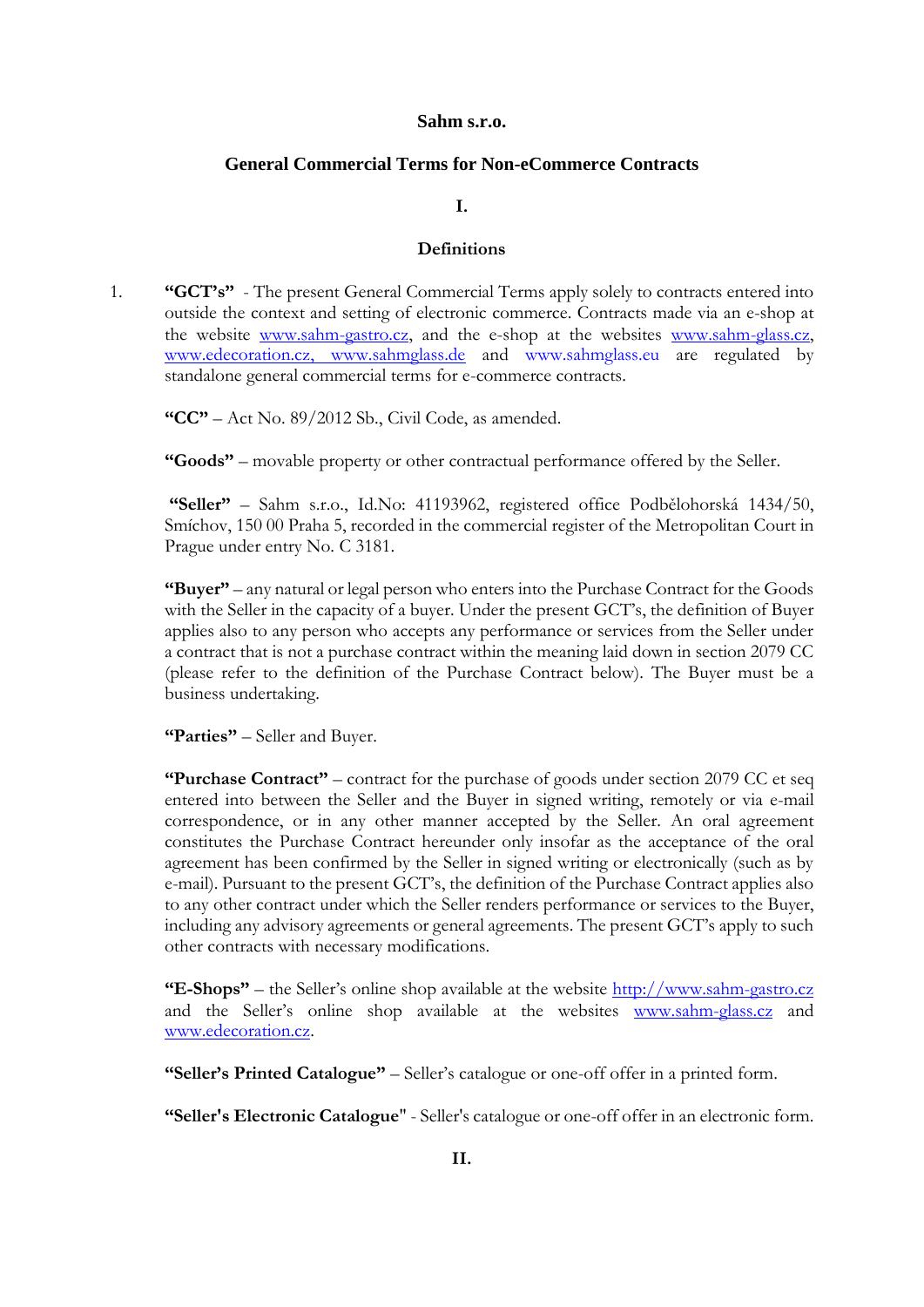# **Contract Formation**

- 1. A contract derived from the Seller's Printed or Electronic Catalogue is formed on the delivery to the Buyer of the Seller's written or electronic confirmation that he accepts the Buyer's order, or at the moment of the Seller's act or action leading up to the consummation of the Purchase Contract.
- 2. The contract that is *not* derived from the Seller's Printed or Electronic Catalogue is formed on the execution of the written Purchase Contract or on the delivery of the Buyer's acceptance of the offer to the Seller. The Seller's offer may be accepted by the Buyer electronically or in signed writing.
- 3. Seller's offers are binding only insofar the Buyer accepts them within the time period for which the Seller's considers the offer as binding.
- 4. In the event of a conflict between the terms stipulated in the Purchase Contract and the present GCT's, the terms of the Purchase Contract prevail. In the Purchase Contract, the parties may expressly exclude the application of the GCT's on a particular contract or may expressly exclude the application of a certain provision or certain provisions of the GCT's. The exclusion of the present GCT's, whether in whole or in part, must be recorded in writing, must be stipulated expressly in the Purchase Contract and applies solely to the particular contract affected.
- 5. The parties exclude the application of any other commercial terms and conditions.
- 6. In the event of doubt about the interpretation of the Purchase Contract entered into with a Buyer who is a foreign or domestic business undertaking, the Purchase Contract will be interpreted in accordance with Incoterms 2020 as individually agreed.

# **III.**

# **Purchase price and shipping fees**

- 1. The purchase price for the Goods supplied by the Seller to the Buyer under the Purchase Contract consists in the purchase price net of VAT and the applicable VAT at the rate valid at the Purchase Contract, insofar as the supply of the Goods represents a taxable supply that is not exempt from VAT.
- 2. In the absence of a specific agreement to the contrary, the purchase prices listed in the Seller's Printed or Electronic Catalogue valid at the date of the Purchase Agreement are binding on both parties.
- 3. For Goods that are to be shipped to the Buyer, the Seller will charge the Buyer a shipping fee in addition to the purchase price. The shipping fee will be charged separately in the amount agreed by the parties – or, in the absence of such agreement, at the fair market price. If the purchase price of a single delivery happens to be lower than CZK 5,000 net of VAT, the shipping is always paid for by the Buyer. In the absence of a statutory provision to the contrary, all unforeseeable incidental charges and custom duties as well as newly incurred customs duties, transport charges and increases thereof shall be borne by the Buyer. The Buyer pays both the customs duty and the customs charges.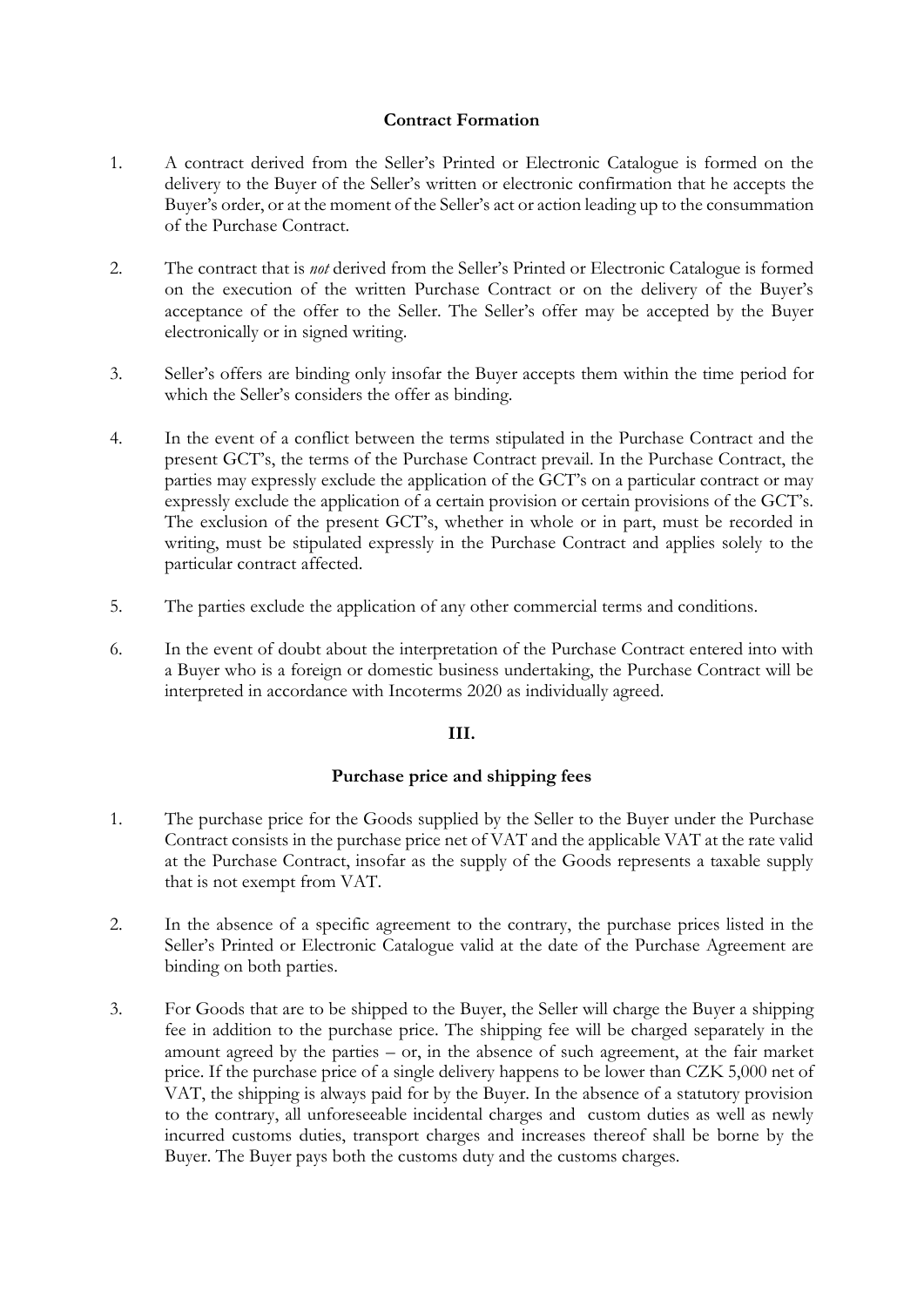## **Payments, Buyer's default, Seller's withdrawal and set-off**

- 1. The purchase prices and the shipping fees are deemed paid on the date on which the Seller may dispose of the relevant amount; in case of non-cash payments, this coincides with the date on which the Seller's account has been credited with the relevant amount. The payment costs (such as bank fees) are borne by the Buyer.
- 2. The Seller accepts bills of exchange in payment of the purchase price of the Goods under the Purchase Contract only if it has been expressly agreed by the parties.
- 3. If the Buyer defaults on the payment of the purchase price or shipping fee, the Seller may charge the Buyer a late payment interest at the rate of 0.1% of the amount due starting from the first day of delay. This is without prejudice to the Seller's right to damages.
- 4. A party may withdraw from the Purchase Contract only if the Seller and Buyer thus agree or for a gross breach of contract (under section 2002 CC).
- 5. The Seller may withdraw from the Purchase Contract under conditions laid down in law and if the goods have not yet been delivered to the Buyer and the Seller proves that:
	- i. The Buyer has defaulted on the payment of the purchase price or shipping fees or a part thereof by more than 30 days;
	- ii. The Buyer previously breached its obligation under the Purchase Contract with the Seller and the Seller consequently suffered damage that the Buyer failed to compensate;
	- iii. The Buyer reported fictitious or incorrect information when entering into the Contract;
	- iv. It is indubitably apparent from the Buyer's order and conduct that the Buyer clearly abuses his rights or acts with dishonest intent.
- 6. The Seller may set off any claims it has against the Buyer. Only claims of the same kind may be set off against each other. The Seller may also unilaterally set off its outstanding claims against the Buyer's outstanding claims, in which case the date of extinction of both claims shall be the date on which the Seller's expression of intent reaches the Buyer.
- 7. Any set-off of the Buyer's claim against the Seller's claim or a retention of goods to secure the Buyer's claim against the Seller is prohibited.

### **V.**

### **Passage of ownership and risk of damage to Goods**

- 1. The Seller and the Buyer agree to reserve the title to the Goods. The Buyer becomes the owner of the Goods only on the payment of the entire purchase price and the shipping fees.
- 2. The risk of damage to the Goods passes onto the Buyer on the delivery of the Goods.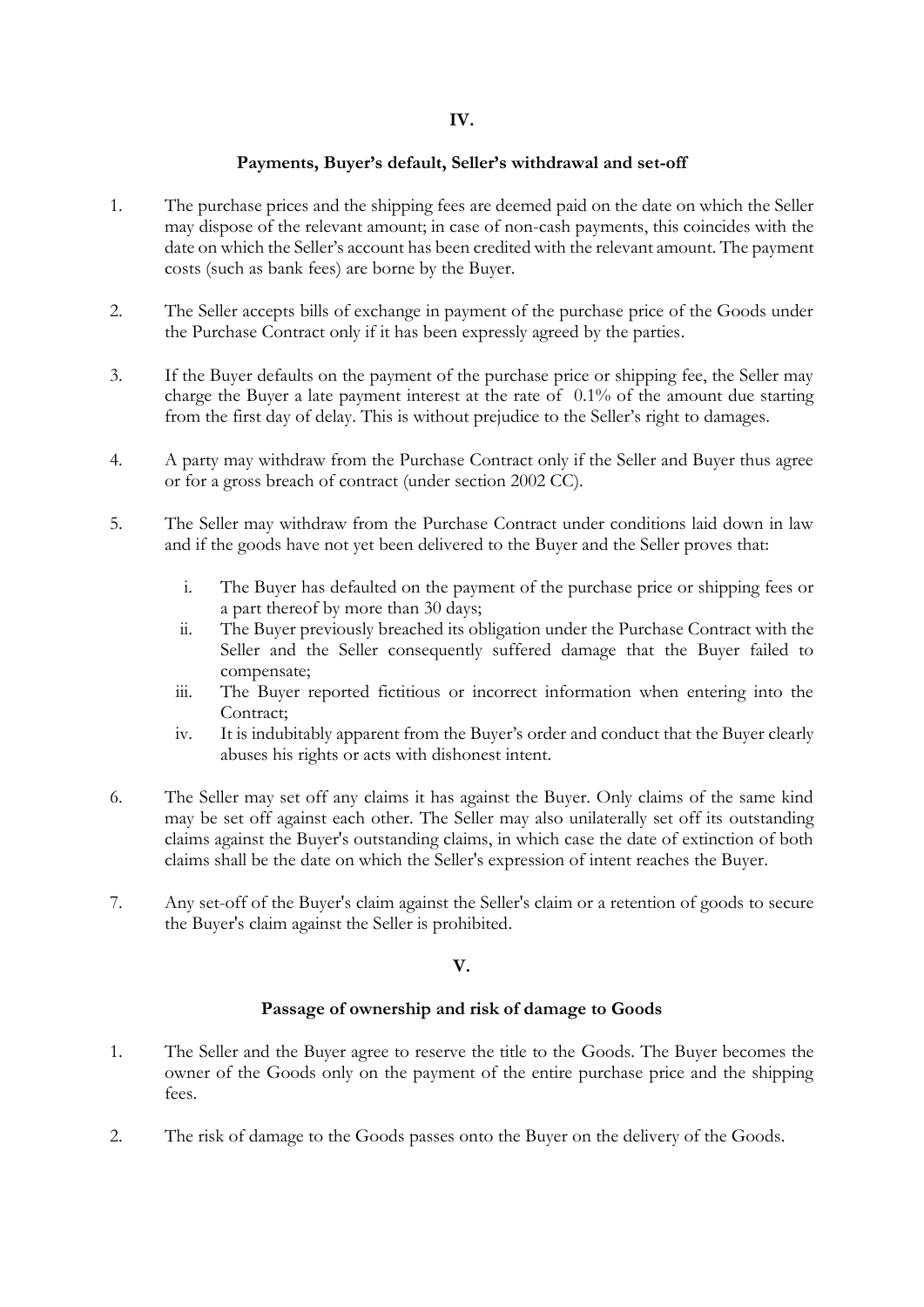### **Delivery and acceptance of Goods and Seller's default**

- 1. The Seller must deliver the Goods within the time limit set forth in the Purchase Contract or determined in some other manner stipulated in the Purchase Contract. The term of delivery starts to run on the date of the Purchase Contract, or if the Purchase Contract has been entered into as a general agreement, on the conclusion of the individual Purchase Contract. If the parties agree to settle in advance the entire purchase price and shipping fees or a settle a partial advance payment of the purchase price and shipping fees, the term of delivery starts to run on the payment of the advance, whether in whole or in part, on the purchase price and shipping fee.
- 2. The Buyer must collect the goods at Seller's request in accordance with the terms of the Purchase Contract.
- 3. For Goods that are to be shipped, the Goods are deemed delivered when handed over to the first carrier for carriage to the Buyer. The Seller's obligation to deliver has been fulfilled duly and timely insofar the first carrier has been allowed to accept delivery of the Goods, even if the actual acceptance has not taken place through no fault of the Seller. The Seller may arrange delivery to the Buyer who is a business undertaking also under the terms of the individually agreed delivery term under Incoterms 2020.
- 4. The Seller is not responsible for a late or a failed delivery of the Goods if caused by the carrier, by the Buyer or by any third party other than the Seller. If the Seller fails to deliver the Goods in time through a fault of his own, the Buyer may withdraw from the Purchase after the lapse of reasonable grace period following the scheduled term of delivery. The reasonable grace period may not be shorter than 30 days.
- 5. The Seller is not responsible for a late or a failed delivery of the Goods caused by force majeure. Force majeure events entitle the Seller to postpone the delivery date of the Goods for the duration of the force majeure event and for the reasonable period required to resume normal business operations. Force majeure events are all events which substantially aggravate or prevent the Seller from delivering the Goods (such as fire, destruction of equipment, war, pandemic, shortage of energy and raw materials or natural disasters etc.), as well as any road obstacles, regardless of whether the circumstances occur at the Seller's, or at the location of the Seller's supplier or its subcontractor.
- 6. The Buyer must accept the delivery of the Goods at the agreed location and without delay after the Seller's request to do so. If the Goods are to be shipped, the Buyer must accept the Goods without undue delay after the Goods have been delivered to the agreed destination.
- 7. If the Buyer fails to accept the delivery of the Goods in time or if the delivery of the Goods and the payment of the price coincides with the payment of the purchase price and/or the shipping fees, the Seller may store the Goods at the cost and risk of the Buyer and retain the Goods until such time the Buyer pays the Seller all ensuing costs, the purchase price and/or the shipping fees. The costs of storing the Goods are set at 10% of the purchase price of the Goods net of VAT.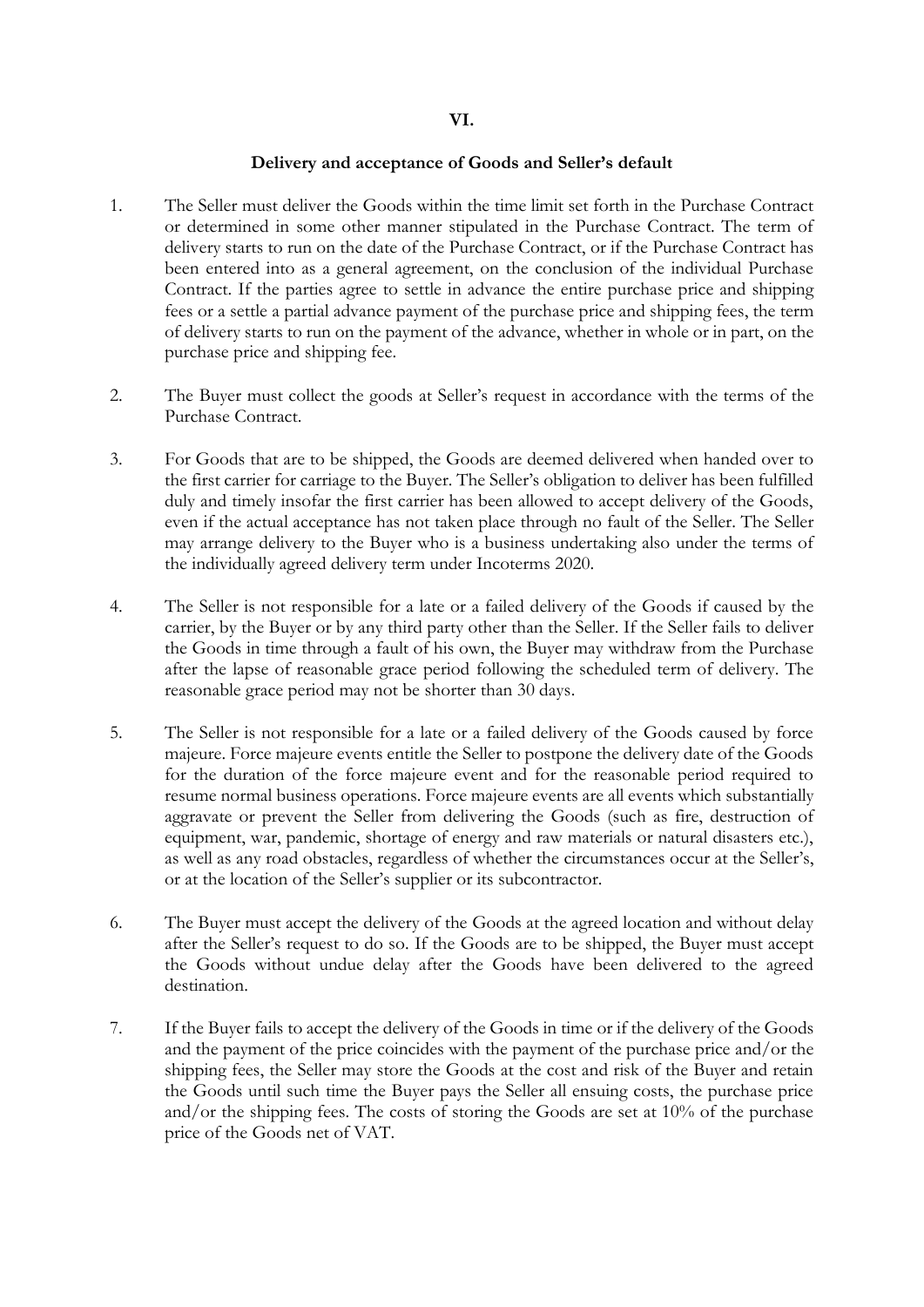- 8. The manufacturing and delivery tolerances are set at  $+/- +/- 5$ %, which means that if the actual quantity of the Goods delivered by the Seller differs from the quantity ordered by Buyer by 5% in either direction, this does not constitute a Seller's breach of the Purchase Contract and does not entitle the Buyer to refuse to accept delivery or refuse to pay for the Goods thus delivered, nor gives rise to any other Buyer's claims against the Seller. The Buyer must therefore always accept and pay for the delivery of Goods delivered within the said manufacturing and delivery tolerances.
- 9. For Purchase Contracts that have been entered in the form of general agreements for repeated supplies of Goods, a delivery of part of the Goods ordered under an individual Purchase Contract may be postponed by the Seller on account of his insufficient manufacturing and operating capacity provided the Buyer substantially increases the quantity of goods normally ordered and delivered under individual Purchase Contracts. The Buyer must be notified about the postponement of the delivery of part of Goods without delay. A postponement of delivery does not amount to the Seller's default but rather constitutes a delay caused by the Buyer.

#### **VII.**

## **Packaging**

The Goods are delivered in normal packaging; special packaging is possible depending on the Seller's capabilities at the Buyer's expense and at the Buyer's express request. Except for pallets, the packaging materials, protective and transportation aids are not returnable. Packaging materials that are not returned to the Seller must be scrapped by the Buyer or disposed of in accordance with applicable laws. If the Seller requests that the Buyer return the packaging materials, protective and transportation aids, the Buyer does not acquire the ownership of such materials and must return the packaging materials, protective and transportation aids to the Seller without undue delay after delivery at the Seller's expense. The supplied pallets will be replaced for the pallets of the same quantity, quality and type, unless the parties agree otherwise.

### **VIII.**

#### **Inspection of Goods**

The Buyer must inspect the Goods without delay after the risk of damage to the Goods passes to him. If the Goods are to be shipped, the Buyer must inspect the Goods immediately after they have been delivered to their destination. The Buyer must duly inspect the Goods on receipt; in particular, the Buyer must inspect the integrity of the packaging, check the delivery for any visible damage and check whether the delivery is complete (missing packaging or packet). If the integrity of the packaging has been breached or in the event of any visible damage to the packaging that could affect the Goods, the Buyer may request an inspection of the condition of the Goods and is not required to accept Goods that are found to have been damaged. If the Buyer decides to accept such Goods, he is required to describe briefly the breach of integrity or the damage to the packaging, damage to the Goods or any missing Goods (number of packages, packets) in the delivery or dispensing note upon confirmation of receipt. If the Buyer fails to inspect the Goods with due care and in time and fails to refuse the delivery of the Goods or fails to record his objections regarding the condition of the Goods in the delivery or dispensing note, he may not claim defects detectable during such inspection.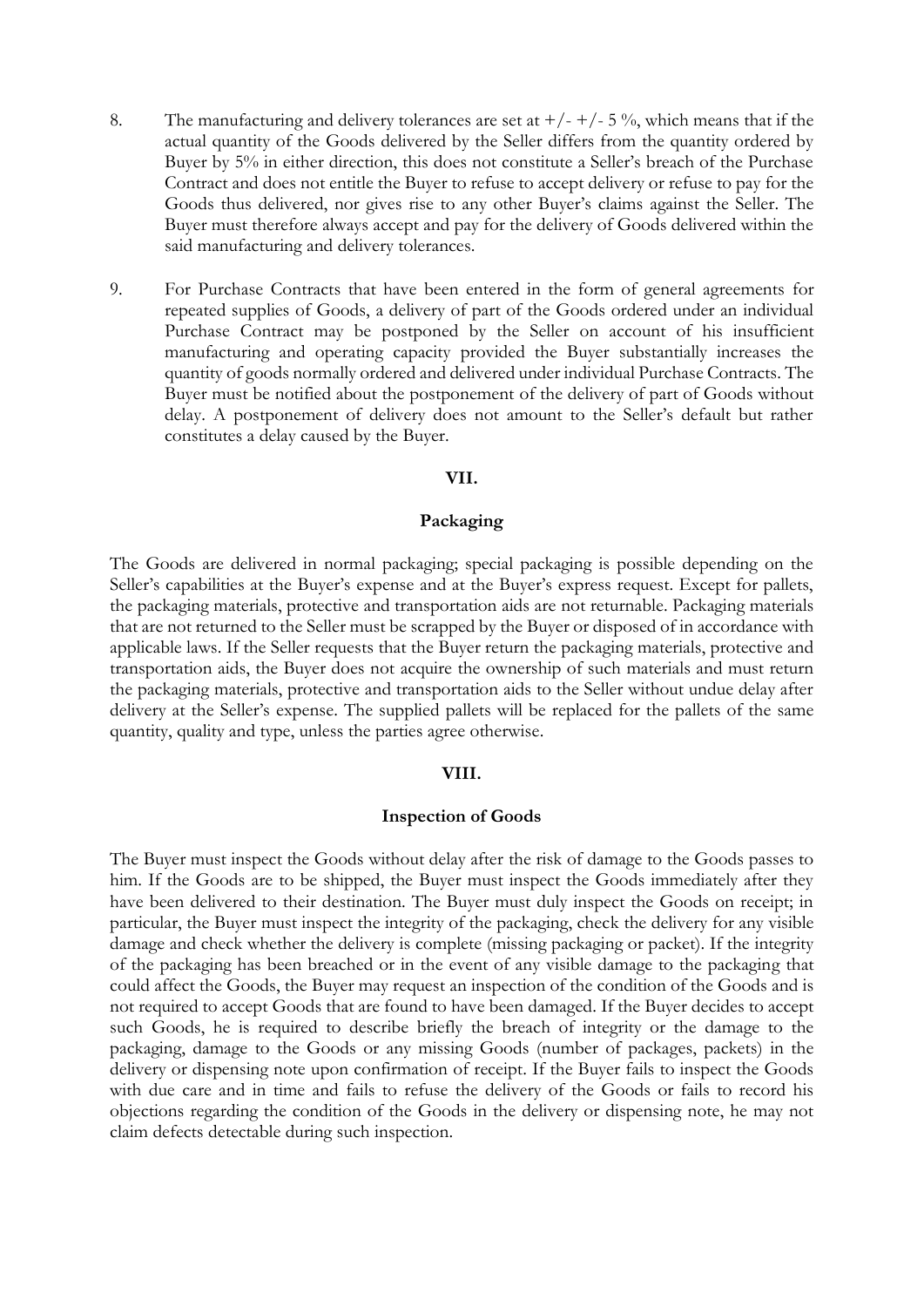## **Liability for defects and Buyer's withdrawal from contract**

- 1. Buyer may claim the Seller's liability for defects only insofar as he informs the Seller about the defect of the Goods without undue delay
	- a) after having discovered the defect;

b) after he should have discovered the defect if acting with due care through an inspection performed under Article VIII.;

c) and insofar as the defect could have been discovered later if acting with due care.

In the notice of defects, the Buyer must indicate, without limitation, the specific defects he has discovered and how the defects manifest themselves.

- 2. If the supply of defective Goods amounts to an immaterial breach of Purchase Contract, the Buyer may claim the delivery of replacement or missing Goods or may claim a reasonable discount on the purchase price.
- 3. If the supply of defective Goods amounts to a material breach of Purchase Contract, the Buyer may claim the delivery of replacement or missing Goods or may withdraw from the Purchase Contract.
- 4. The Buyer agrees to cooperate with the Seller in the event of defective contractual performance to the extent necessary, particularly in handing the defective Goods or samples thereof over to the Seller.
- 5. For Goods that are sold at a discount as discarded or second-hand quality etc., the Buyer may not claim for defects associated with the specifications and characteristics that are commonly associated with Goods of similar nature.

# **X.**

# **General limitation of liability for defects**

- 1. In the absence of a provision to the contrary in the present GCT's, subject to the applicable statutory conditions, the Seller is liable for the damage caused by the breach of his contractual and non-contractual obligations except to the extent of the damage caused by product defects, for which he shall be liable under Article IX of the present GTC, only insofar as the damage has been caused by a wilful misconduct or gross negligence. Barring the wilful misconduct, the Seller's liability also does not apply to damage that could not have been foreseen in a particular transaction under normal circumstances and to damage against which the Buyer has been or normally could be insured.
- 2. The parties agree that the maximum amount of the compensation payable in the event of breach of Seller's obligations hereunder is equal to the selling price of the Goods to which the Seller's breach relates (defective or missing goods). This rule does not apply to harm caused to the personal rights of an individual or to harm caused by a wilful misconduct or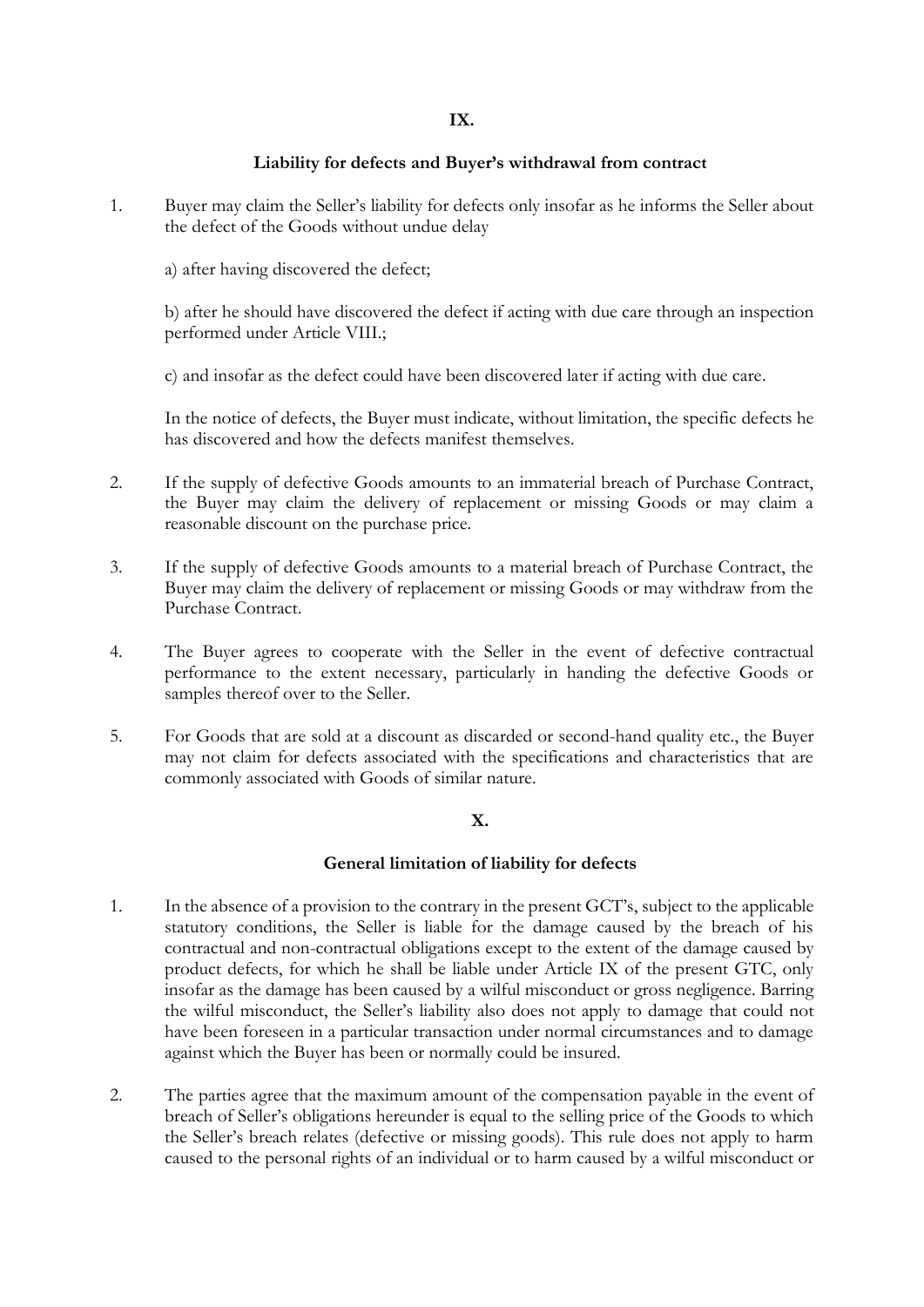gross negligence and insofar as the weaker party's right to compensation has been excluded or limited.

## **XI.**

## **Place of supply**

1. If the Goods are being shipped, the place of supply coincides with the destination to which the Goods are being shipped. In all other circumstances, the place of supply coincides with the place where the Goods are collected by the Buyer.

## **XII.**

## **Trade secret, intellectual property**

- 1. Both the Seller and the Buyer must keep confidential all information they learn in connection with the conclusion of the Purchase Contract insofar as the nature of such information indicates, whether expressly or by implication, that the information should be kept confidential. This applies in particular to the information about facts, circumstances and procedures of business or operating nature listed below and to the information about facts that are subject to trade secret, as defined in the Czech Civil Code and to the information about facts and circumstances that amount to intellectual property under applicable law.
- 2. Confidential information includes, without limitation, any information and procedures of business and operating nature such as glass design, technical drawings, know-how, logos, data, calculations, samples, visualisations, preparations, tools, measuring devices, models, moulds and other things, and design or production documents recorded in writing or electronically, technological descriptions and so forth that are not intended for third parties and that have been entrusted to the Buyer or to the Seller in the course of their business or about which the Buyer or the Seller learned in any other way.
- 3. Neither Seller nor Buyer may disclose or release to anyone any facts, circumstances and procedures of business or operating nature indicated above. Neither the Seller nor the Buy may use the foregoing facts, circumstances and procedures of business or operating nature in the course of their profit or non-profit making activities or for any third-party activities.

# **XIII.**

### **Personal data processing**

1. The information about the processing of personal data are available in the standalone Privacy Policy, available at www.sahmgastro.cz, www.sahmglass.cz, www.sahmglass.de, and www.sahmglass.eu.